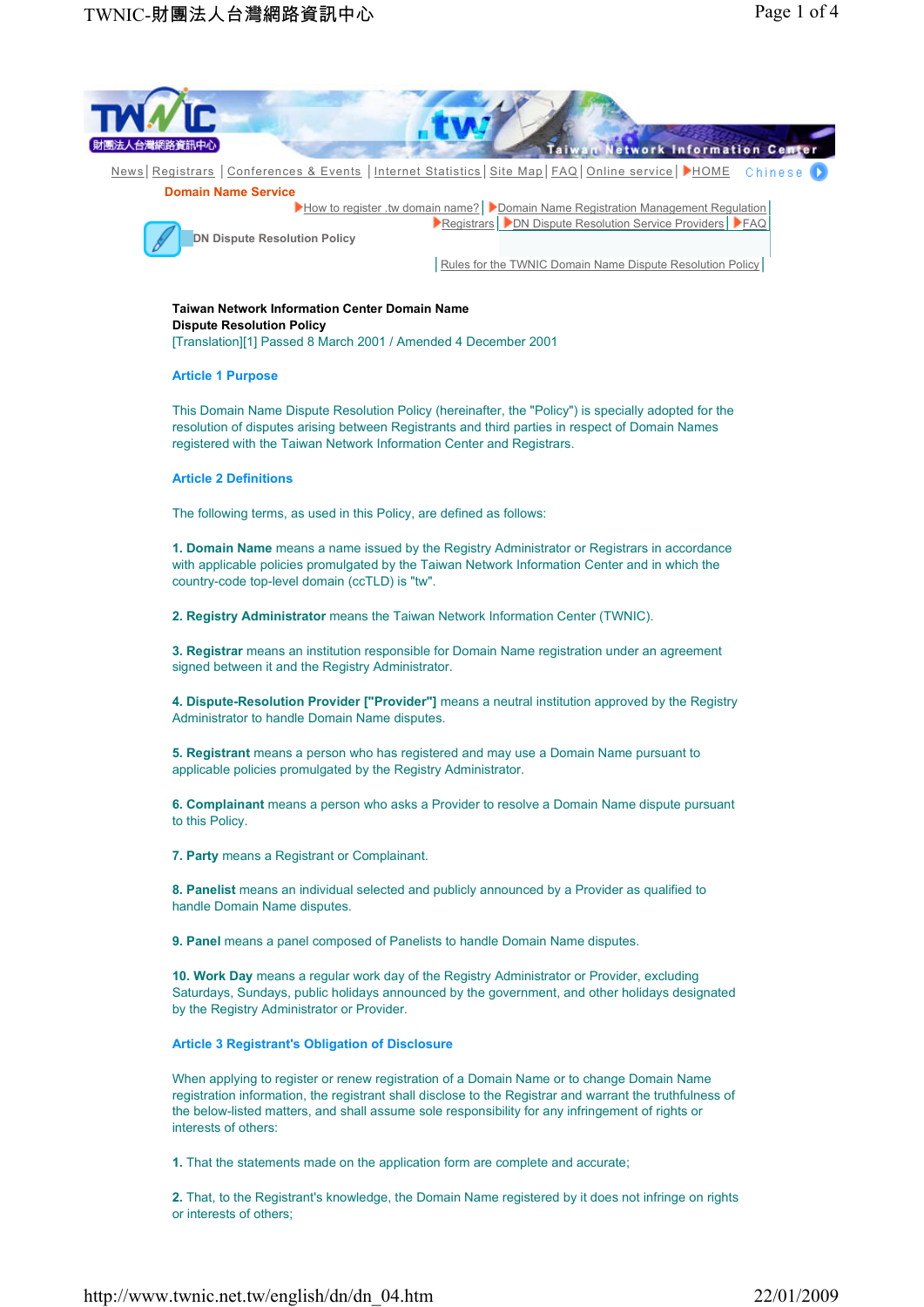**3.** That it is not registering, and will not use, the Domain Name for improper purposes;

**4.** That it is not deliberately registering, and will not deliberately use, the Domain Name in a manner that violates applicable laws or regulations.

# **Article 4 Cancellation or Transfer of a Domain Name**

In any of the following circumstances, the Registry Administrator may cancel or transfer a registered Domain Name:

**1.** The Registry Administrator receives written instructions from the Registrant or its agent, provided this shall not apply in the circumstances in Article 14;

**2.** The Registry Administrator receives an irrevocable judgment of a court or a certifying document having the same force as an irrevocable judgment of a court;

**3.** The Registry Administrator receives a written decision of a Provider.

The Registry Administrator may also cancel or transfer a registered Domain Name pursuant to applicable registration policies agreed to by the Registrant or provisions of other laws or regulations.

**Article 5 Grounds for Complaint Filing and Relevant Principles**

A Complainant may, on the grounds that the below-listed circumstances exist in respect of the Registrant's Domain Name registration, file a complaint with a Provider pursuant to this Policy:

**1.** The Domain Name is identical or confusingly similar to a trademark(s), mark(s), personal name, business name, or other emblem(s) of the Complainant;

**2.** The Registrant has no rights or legitimate interests in respect of the Domain Name;

**3.** The Registrant has registered or used the Domain Name in bad faith.

Evidence submitted by both Parties, and all other materials, shall be considered when determining the presence of the elements in the subparagraphs of the preceding paragraph. If any of the circumstances in the subparagraphs below are present, a determination may be made that the Registrant has rights or legitimate interests in the Domain Name:

**1.** Before receiving any notice of the Domain Name dispute from a third party or a Provider, the Registrant used in good faith, or made demonstrable preparations to use, the Domain Name or a name corresponding to the Domain Name in selling goods or offering services;

**2.** The Registrant's use of the Domain Name is well known to the general public;

**3.** The Registrant is making a lawful, non-commercial, or legitimate use of the Domain Name and is not using it for commercial profit in a manner that would confuse or mislead consumers or detract from or harm the trademark(s), mark(s), personal name, business name, or other emblem(s) at issue.

The circumstances in the following subparagraphs may be considered when making a determination of bad faith in the registration or use of a Domain Name under paragraph 1, subparagraph 3:

**1.** The Registrant registered or acquired the Domain Name primarily for the purpose of gaining from the Complainant or a competitor thereof, by selling or renting the Domain Name or by some other means, a profit in excess of the expenses related to registering the Domain Name;

**2.** The Registrant registered the Domain Name for the purpose of preventing the Complainant from using a trademark(s), mark(s), personal name, business name, or other emblem in a Domain Name registration:

**3.** The Registrant registered the Domain Name primarily for the purpose of disrupting the business activities of a competitor;

**4.** The Registrant, for purposes of profit-seeking, has intentionally sought to induce or mislead network users to visit the Registrant's web site or other on-line location by creating confusion with the trademark(s), mark(s), personal name, business name, or other emblem(s) of the Complainant.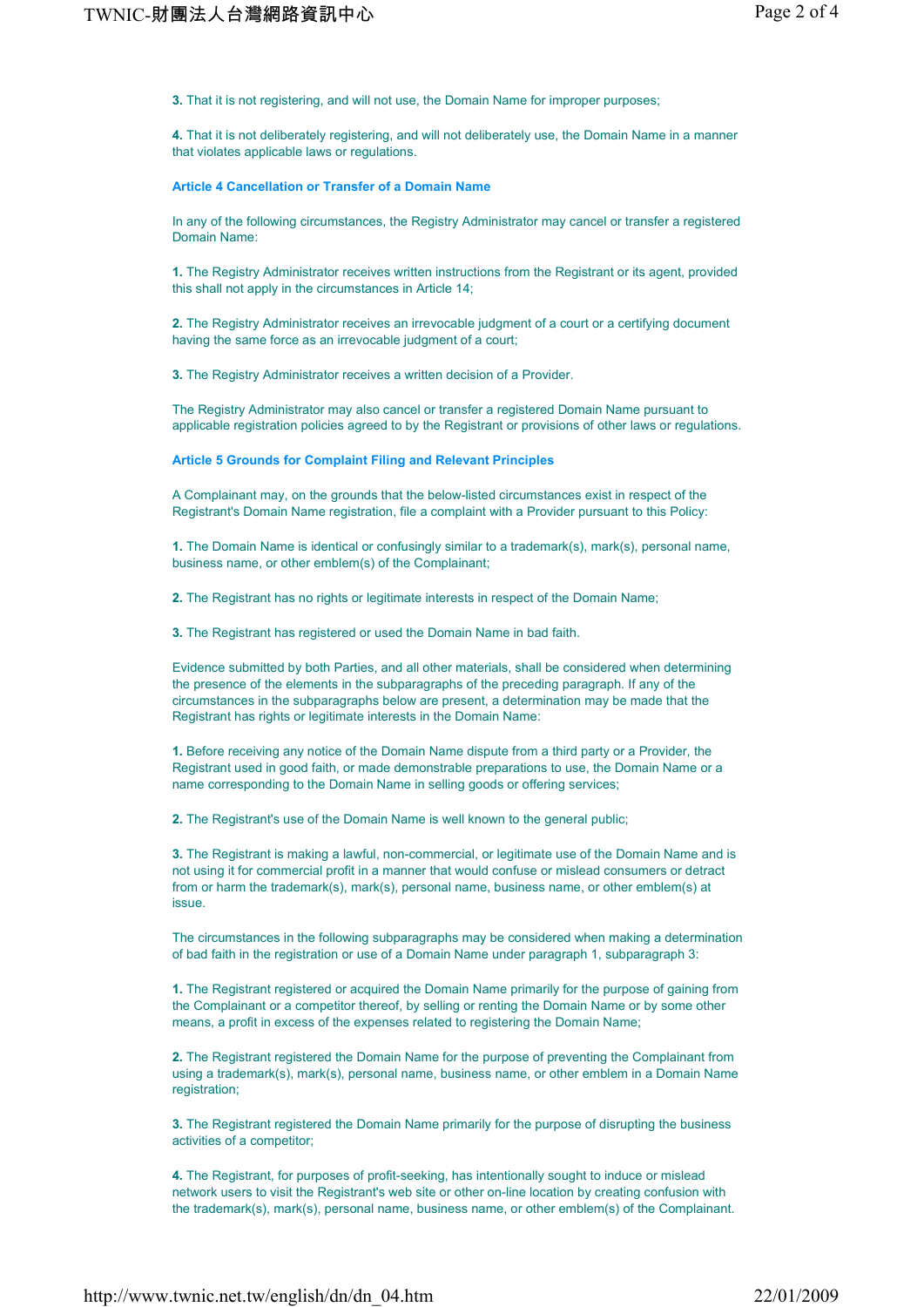The Complainant shall select one of the Providers approved by the Registry Administrator with which to file its complaint.

#### **Article 6 Basis for Dispute Resolution**

The Provider shall handle the dispute in accordance with this Policy.

The Registry Administrator shall separately prescribe Rules setting forth the procedures for dispute resolution.

#### **Article 7 Consolidated Resolution**

In the event of multiple Domain Name disputes between the same Registrant and Complainant, either Party may petition the first Panel appointed to hear a [pending] Domain Name dispute between the Parties to consolidate the disputes. The Panel may thereupon decide to consolidate any or all such disputes to which this Policy applies as provided herein.

# **Article 8 Fees**

Dispute resolution fees shall be paid by the Complainant, except in cases where the Registrant elects for a three-member Panel as provided in Article 6 of the Rules, in which case the fees shall be evenly split between the Parties.

## **Article 9 Remedies**

The remedies available to a Complainant shall be limited to cancellation of the Registrant's Domain Name or transfer of the Domain Name to the Complainant.

The Provider shall deliver the decision of the Panel to the Registry Administrator.

The decision of the Panel shall be published in full on a public web site; provided, if the Panel deems there to be just cause for redaction, it may publish the content in part only.

## **Article 10 Litigation**

The provisions of this Policy shall not prevent the Parties from filing a lawsuit in a court with respect to Domain Name disputes.

When a Panel renders a decision to cancel or transfer a Registrant's Domain Name, the Provider shall send the decision to the Registry Administrator and the Parties.

If the Registrant has not submitted documentation of litigation as provided in Article 3, paragraph 4, subparagraph 12 of the Rules within ten (10) Work Days of the day the Registry Administrator receives service of the decision from the Provider, the Registry Administrator shall implement the decision.

If the Registrant submits the documentation in the preceding paragraph within the period specified in the preceding paragraph, the Registry Administrator will provisionally stay implementation; provided, if either Party submits [either of] the following documents to the Registry Administrator, implementation shall be in accordance with the content of the document:

**1.** A notarized settlement agreement between the Parties;

**2.** Documentation that the lawsuit has been withdrawn, an irrevocable court judgment, or a certifying document having the same force as a court judgment.

## **Article 11 Applicable Scope**

This Policy shall not apply to any Domain Name disputes arising between a Registrant and another person(s) except for disputes governed by this Policy as provided herein.

## **Article 12 Neutrality of the Registry Administrator**

The Registry Administrator shall not participate in any dispute between a Registrant and any other person regarding Domain Name registration and use.